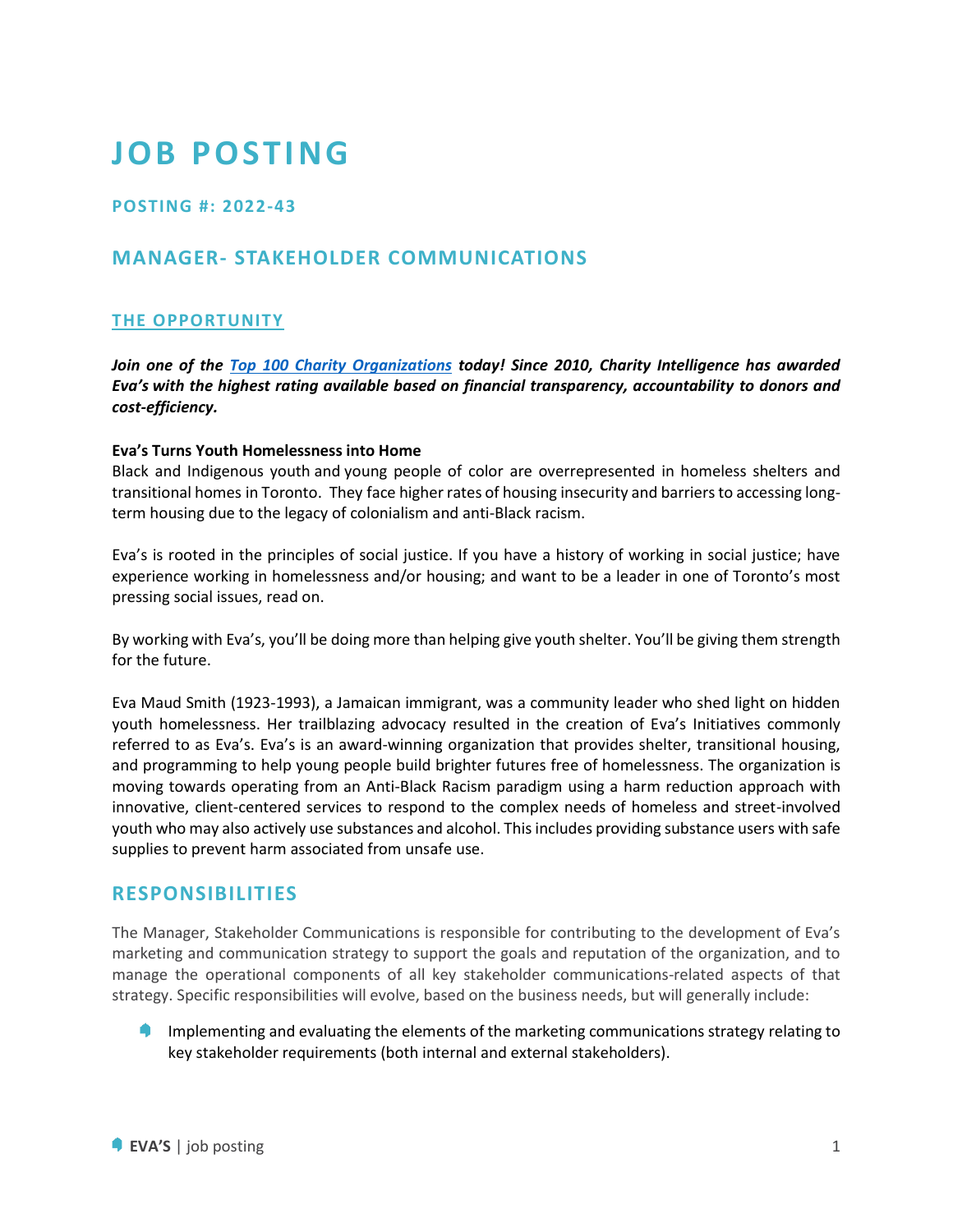- **T** Working closely with the Equity, People and Culture, and Programs and Services departments and the Senior Leadership Team to conduct operational oversight of a cohesive internal communications aligned with Eva's guiding principles and business strategy.
- **Overseeing the development and delivery of focused marketing communications projects and** products to engage and inform a wide variety of specific audiences including, staff, board, volunteers, media, youth, and both existing and potential government and community partners and donors.
- **EXECUTE:** Leading the development and distribution of Eva's annual impact report, which includes supporting the organization's outcome and output tracking and reporting.
- Assisting in the oversight of the organization's media relations activities and protection and amplification of Eva's brand reputation
- Supporting the refinement and roll-out of Eva's brand positioning, honouring Eva Smith and the legacy of our organization.
- **Overseeing government relations activities for Eva's including tracking key issues** impacting the organization, relationship management with stakeholders and advocacy
- **EXECUTE:** Leading new projects relating to advancing Eva's communications strategy
- Guiding and overseeing the evaluation, optimization and evolution of Eva's messaging and vehicles.
- **EXECUTE:** Leading and developing the Stakeholder Communications team.

# **PROBLEM SOLVING**

The Manager, Stakeholder Communications is a senior operational Communications resource, with deep expertise in communications principles, strategies, and tools. This position is depended upon to be able to analyze and resolve complex communication challenges using both critical thinking and evaluative judgement. This individual is expected to apply expertise pro-actively to to identify the most effective vehicles and positioning to engage and influence stakeholders and the broader community, understanding the broader organizational goals, and the communications needs of the specific target audience. Problem solving relating to media or government relationships is also required.

# **DECISION MAKING/INDEPENDENCE OF ACTION**

Trusted as a subject matter expert to make and implement evaluative decisions on stakeholder communications issues in somewhat vague situations, involving differing perspectives or multiple variables, considering the impact on other departments or teams. Is very thorough in seeking and evaluating relevant information, and probes to obtain a full understanding of "what and why." Analyzes multiple variables to model "what-if" scenarios and determines appropriate decisions to support Eva's goals and objectives, within the boundaries of Eva's guiding principles and established policies.

## **MANAGING AND LEADING**

This position is a key member of the Communications leadership team. With general direction from the Director, Communications, and collaboration with the Manager of Digital Content and Brand, it provides experienced operational leadership, guidance and coaching to a focused group of individual contributors. It holds independent responsibility for the selection and development of its team, and the latitude to make employment decisions and assign responsibilities within the team. As a subject matter expert, it is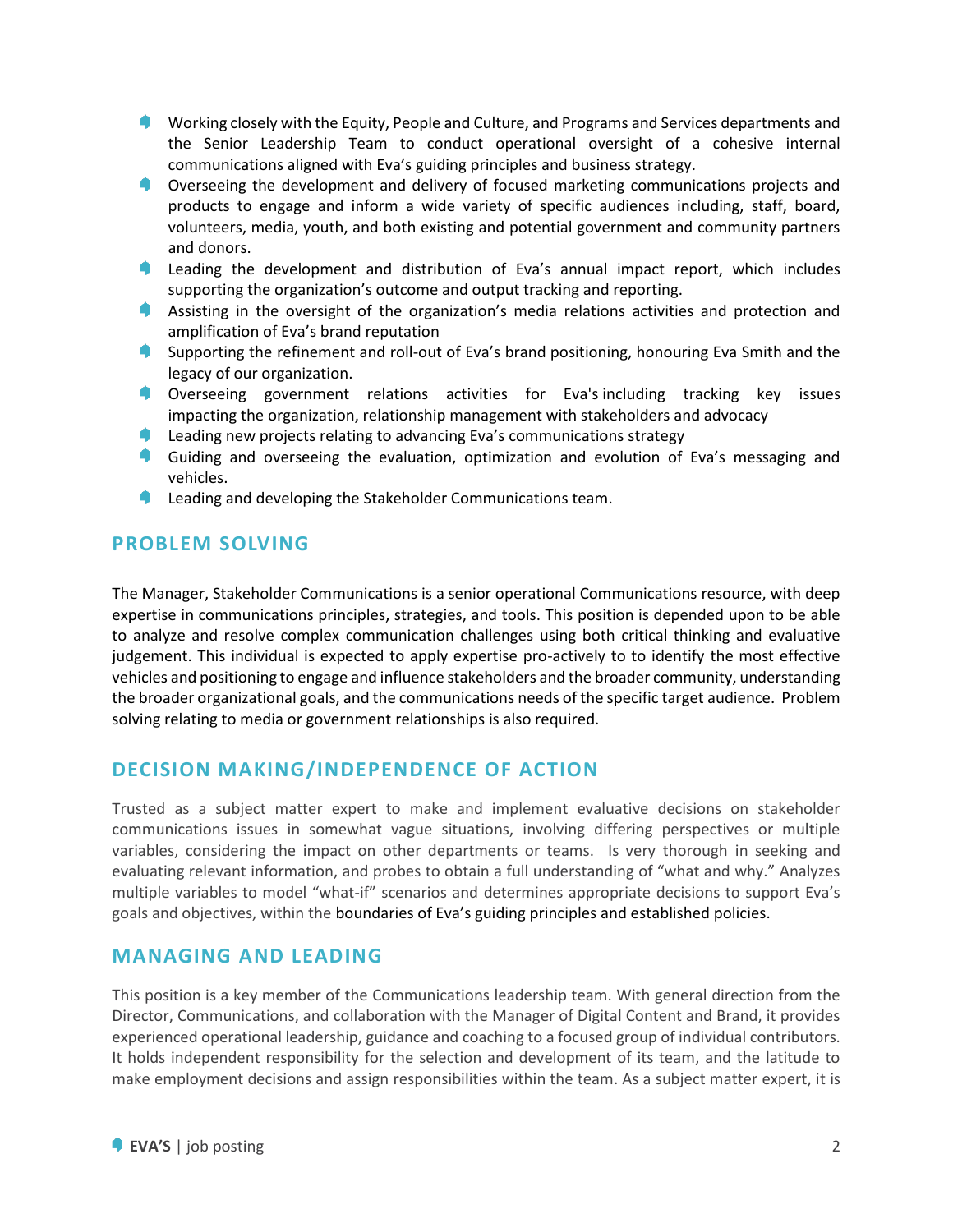also depended upon to contribute to the most complex work, to provide recommendations and input into strategic communications issues, and to provide stakeholder communications guidance as required.

## **PHYSICAL EFFORT**

This position requires low intensity physical effort. It is a standard office position, requiring a great deal of sitting in an ergonomic position, with freedom to move at will. While there is no requirement for notable physical effort, cooperation and support of other staff is encouraged where appropriate. For example, this may take place at events or time-sensitive situations, site relocations, etc.

#### **MENTAL EFFORT**

This position requires a moderate degree of mental effort to concentrate on complex communication/functional issues; remain on top of group objectives and/or budget; resolve challenging operational issues; and/or deal effectively with confrontational or other stressful situations related to team leadership or stakeholder communications.

## **WORKING CONDITIONS**

Works in a comfortable office or home environment, may be expected to travel outside of the GTA on an occasional basis. Travel would generally be one week or less to attend conferences or trainings, or to support project deliverables. During travel, working conditions will be restricted to safe and comfortable offices and/or tradeshow/conference venues. Some travel between Eva's sites may be required.

## **QUALIFICATIONS**

- **This position requires a broad, post-secondary degree or diploma in Communications, Journalism** or Marketing, and 10 years of progressive experience in marketing, communications, journalism and/or corporate communications
- **Experience leading a team of administrative and professional staff**
- A proven track record in stakeholder communications, with understanding of trends and emerging opportunities
- **P** Experience in a non-profit, charitable environment is an asset

## **SKILLS AND COMPETENCIES**

- Strong leadership skills
- **Competency in anti-racist, anti-oppressive practices and understanding of the principles of equity,** diversity and inclusion
- Ability to recruit, manage, coach and mentor staff, in addition to performance management of staff, as required
- **Confidence and competency in managing relationships with media and government** representatives
- Able to work under pressure
- Able to time manage a busy and fast changing workload
- Ability to meet deadlines
- $\bullet$  Flexible and able to multi-task with evolving timelines and priorities

**EVA'S** | job posting 3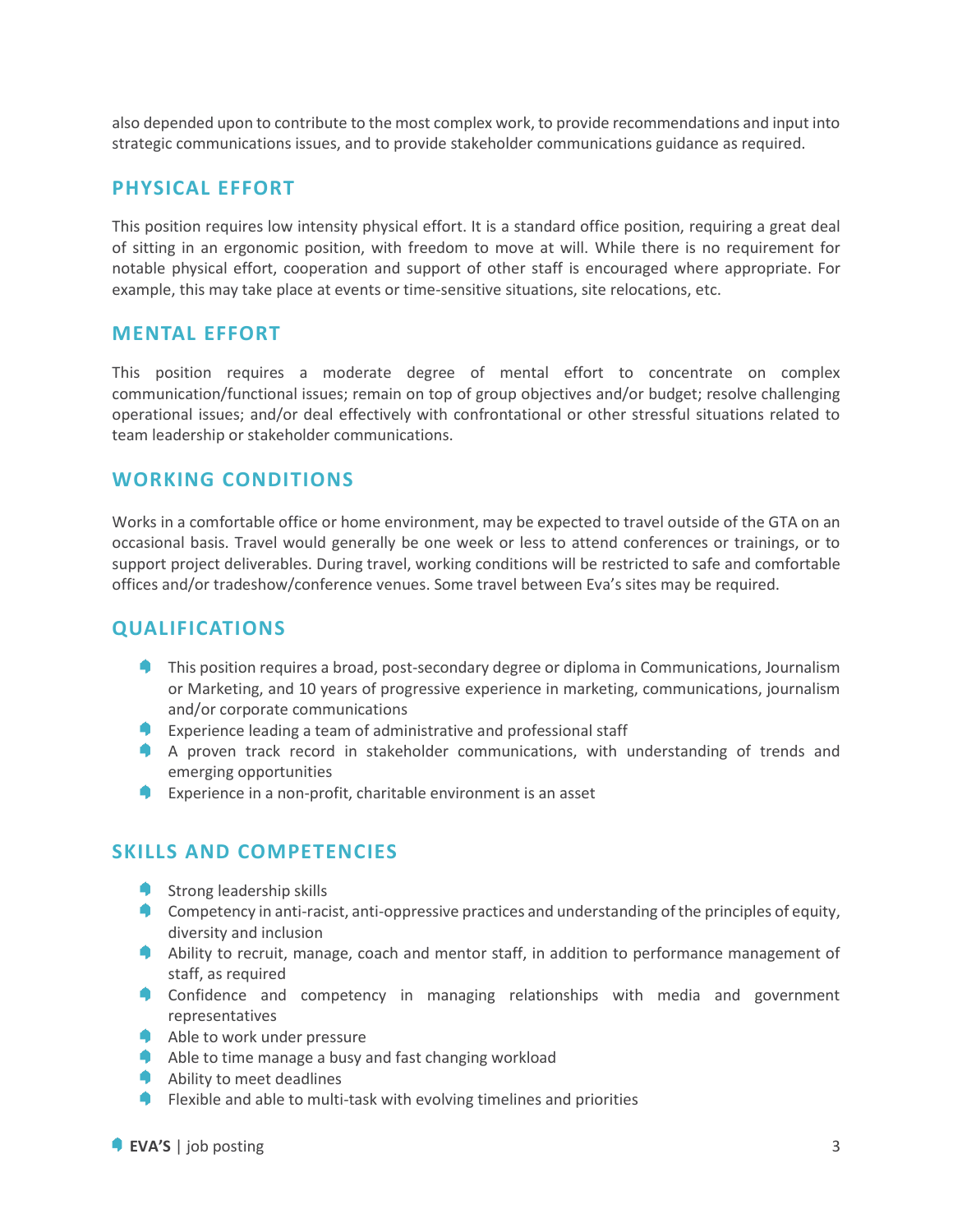- **Strategic thinker with strong analytical and planning skills**
- Excellent writing skills tailored for multiple platforms/audiences and ability to use language wisely
- **Creative and innovative thinker; high ethical standards**
- **Strong planning and evaluation skills with an ability to work across teams and meet tight deadlines**
- Ability to work independently, multi-task, and set team priorities
- **Strong interpersonal communication skills and a sense of humour**

#### **APPLY**

Submit a cover letter and resume in one PDF document by **June 24, 2022** to **[careers@evas.ca](mailto:hr@evas.ca)**. Be sure to indicate **2022-43 Manager, Stakeholder Communications** in the title. No phone calls, please.

# **CONDITIONS OF EMPLOYMENT**

The City of Toronto has put in place a mandatory vaccination directive for City-funded shelters, and Eva's is obligated to comply with this legislation as per our funding agreement. In view of this, new Eva's employees are required to be fully vaccinated against COVID-19 as a condition of hire. New Eva's employees will be required to provide proof of full vaccination status to the People and Culture team via an upload in ADP upon been granted access. This information will remain confidential and will not be disclosed to Eva's staff or management. New Eva's employees will be entitled to reasonable accommodation in accordance with human rights legislation.

Please note that as a condition of employment, the successful applicant must complete a Vulnerable Sector Screening Police Reference Check. Eva's would like to thank all applicants for their interest; however, only those selected for an interview will be contacted. In keeping with our ongoing efforts to represent the diversity of our community, we strongly encourage people from diverse groups to apply. In accordance with the Accessibility for Ontarians with Disabilities Act (AODA), Eva's provides accommodation, accessible formats, and communication supports for the interview upon request.

Eva's is strongly committed to a workforce that reflects the diversity of the populations we serve. We encourage applications from all qualified individuals including applicants from all cultures, racialized communities, abilities, diverse sexual and gender identities, and others who may contribute to the further diversification of ideas. We are committed to a selection process and work environment that is inclusive and barrier free.

Eva's has taken active steps to reduce the risk of transmission within our shelters, click here to learn what we are doing:<https://www.evas.ca/blog/covid-19-update/>

# **LAND ACKNOWLEDGEMENT**

We acknowledge the land we occupy is the traditional territory of many nations including the Mississauga's of the Credit, the Anishnabeg, the Chippewa, the Haudenosaunee and the Wendat peoples and is now home to many diverse First Nations, Inuit and Métis peoples. We also acknowledge that Toronto is covered by Treaty 13 with the Mississauga's of the Credit and the Williams Treaty signed with multiple Mississauga's and Chippewa bands.